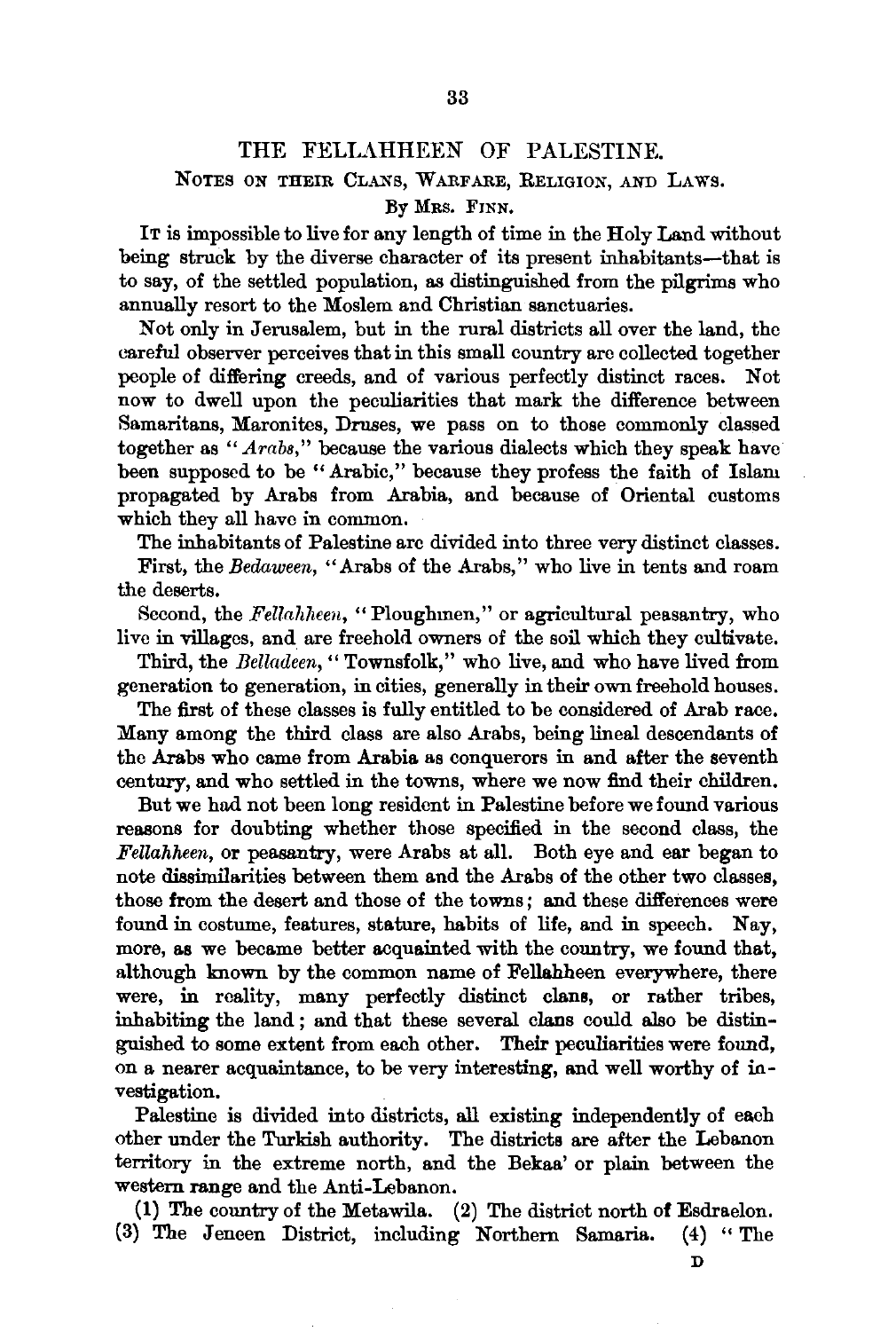Mountain of Nablus." (5) "The Mountain of Jerusalem," including "Th9 Mountain of Hebron." (6) The Gaza or Philistine District. (7) 'I'he Plain of Sharon as far as the Bay of Acre.

The Jordan Valley is chiefly peopled by wild Bedaween, and is, therefore, not included in the above districts.

In the "Jerusalem Mountain" district the Fellahh clans are the following :--Beni Hassan, Beni Zaid, Beni Kurrah, Beni Sälim, Beni Malik, Beni Harith.

Besides the Wadiyeh, or valley people, who are grouped around the Kedron Valley and its adjacent hills, the Beni Hassan on the south-west and the Beni Moelik on the north-west were the clans with whom wecame into most frequent contact in Jerusalem. We also saw a good deal of the Wadiyeh, of Siloam, Olivet, Bethlehem, &c. In travelling webecame acquainted, more or less, with the other more distant clans, and we had abundant opportunities for observing that the Fellahheen do not, properly speaking, form a nation. There is umong them neither coherency nor spirit of patriotism. Just as the wild Bedaween aredivided into distinct and generally hostile tribes, so the Fellahheen are divided into elans governed by their respective sheikhs. They speak a common language ; they possess a common religion; their manners and customs are generally the same all over the country. Yet of national unity there is absolutely none. They never combine for any purpose, excepting when occasionally some clans aid each other in their faction fights; They are all classed, it is true, under the two great divisions of Yemeny or Kais, wearing white or red as the badge of these parties; but even then there is. nothing among them approaching- to the co-operation of patriots as a nation, ready and willing to join hand in hand for the mother country. The Turkish Government well understand this important fact, and take it into practical account in their method of ruling the land. This state of things is enough to explain, in great measure, the backward condition of the people at large. They have no national life. Every district lives in and for itself, and wages its own petty wars with its neighbours, but has neither interests nor action in common with any other. The people of the various districts differ considerably from each other in outward appearance, in character, and in speech. They resemble each other just so far as to indicate descent from a common stock. They differ as the fragments of a nation may which has been broken up at an extremely remote period into distinct and hostile clans. All are Fellahheen, and yet all are apart from each other, independent, and commonly at enmity.

Though they have with each other no national cohesion, the Fellahh Arab clans cleave to the land with the tenacity of aboriginal inhabitants. No clan has for a long time overpassed the boundaries of its own district, and they show no disposition to do so. The gradual decrease of "population, moreover, renders it unnecessary for them to extend the limits of their territory. They cling to the hills and the plains where their fathers lived and died. Nothing but the strong arm of government can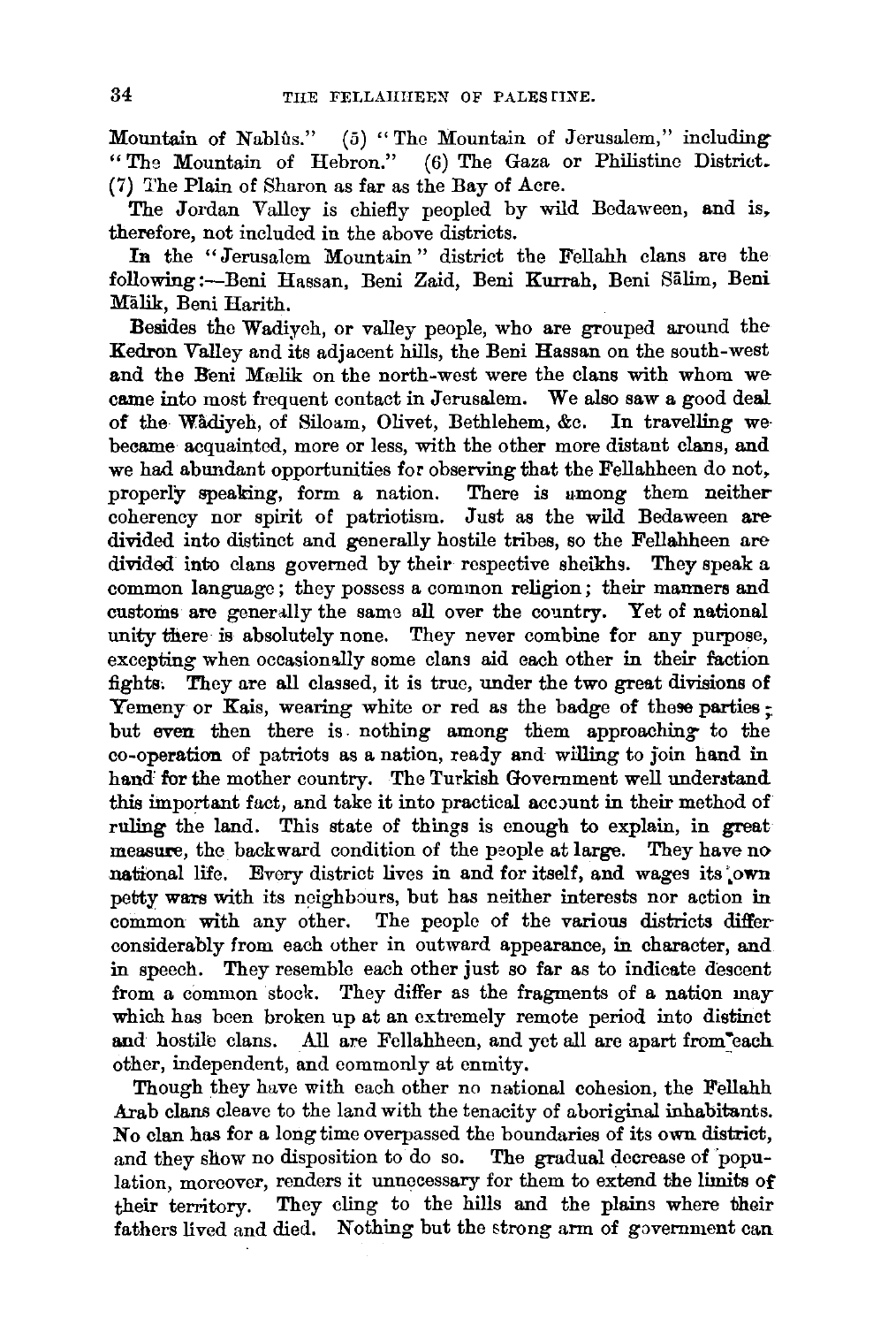ever induce a Fellahh to quit his native village, and this only for compulsory service in the army. From the moment that he finds himself drawn by lot under the rules of the conscription his one idea is how soon he may contrive to get back again.

They reverence the Sultan as the Khalif of Mohamed, as their civil and spiritual sovereign, but they care nothing for the empire of Turkey. Many of them do not even so much as know the names of the villages a district or so from their own homes. They are influenced by no patriotism for Turkey. The very name is unknown to them. The empire as a whole has no name. The Government, whose seat is at Stambool, and whose head is the Sultan, is called *Dowlet el Osmanli* (the Ottoman Government), whose rule is respected. But the phrase Belad et Trak, "Country of the Turks," is a popular term of contempt to mean " the world's end," the remote cradle of the Turkish hordes that overran the East in the middle ages. Nevertheless, as above mentioned, the Fcllahheen are loyal to the Sultan.

When Ibrahim, Pasha of Egypt, took possession of Syria for his father, Mehemet Ali, he had a good deal of trouble with the Fellahhoen in some districts, especially with those of Bethlehem, whom he found a very different kind of folk to the meek and dispirited Fellahheen of Egypt. The sturdy mountaineers of Palestine had never been subjected to the iron hand of despotism by their Turkish rulers in the fashion that the Egyptians were governed, and many of them resisted lbrahim Pasha, not only when first he occupied Syria, but at all convenient opportunities afterwards.

In the outbreak of 1834 the Fellahheen actually got possession of Jerusalem for a while. They entered by the sewer, from the southeast, and thus got (after some little difficulty in enlarging a passage for exit) into the Armenian quarter. They broke their way out into a house where there was a mill at work grinding corn. Subbuhh Shokeh, one of the Bethlehem Fowagri chiefs, was one of the foremost to emerge. He seized the astonished miller by the throat and silenced him, while the rest of the band made good their entrance. There was great confusion in Jerusalem for some time, but the regular troops of Mehemet Ali were in possession of the citadel, and their cannon and musketry were too strong for the Fellahheen.

One of our own men who had been there in service in the Egyptian army used to tell with glee how effectually Ibrahim Pasha disposed of the Fellahheen when he was encountered on the heights of Scopus with his troops and one or two field pieces. Seeing a crowd of the hostile Fellahheen, he would call his gunner, and bidding him drop a shot or two among them, disperse them like sheep. But it was not always so. Though in mortal fear of cannon shot, they would fight well when it came to a hand to hand encounter, as the Egyptians found on more than one occasion when the Fellahheen were only overpowered after a fierce struggle. The men of Lifta and those of Bethlehem fought well before they were subdued.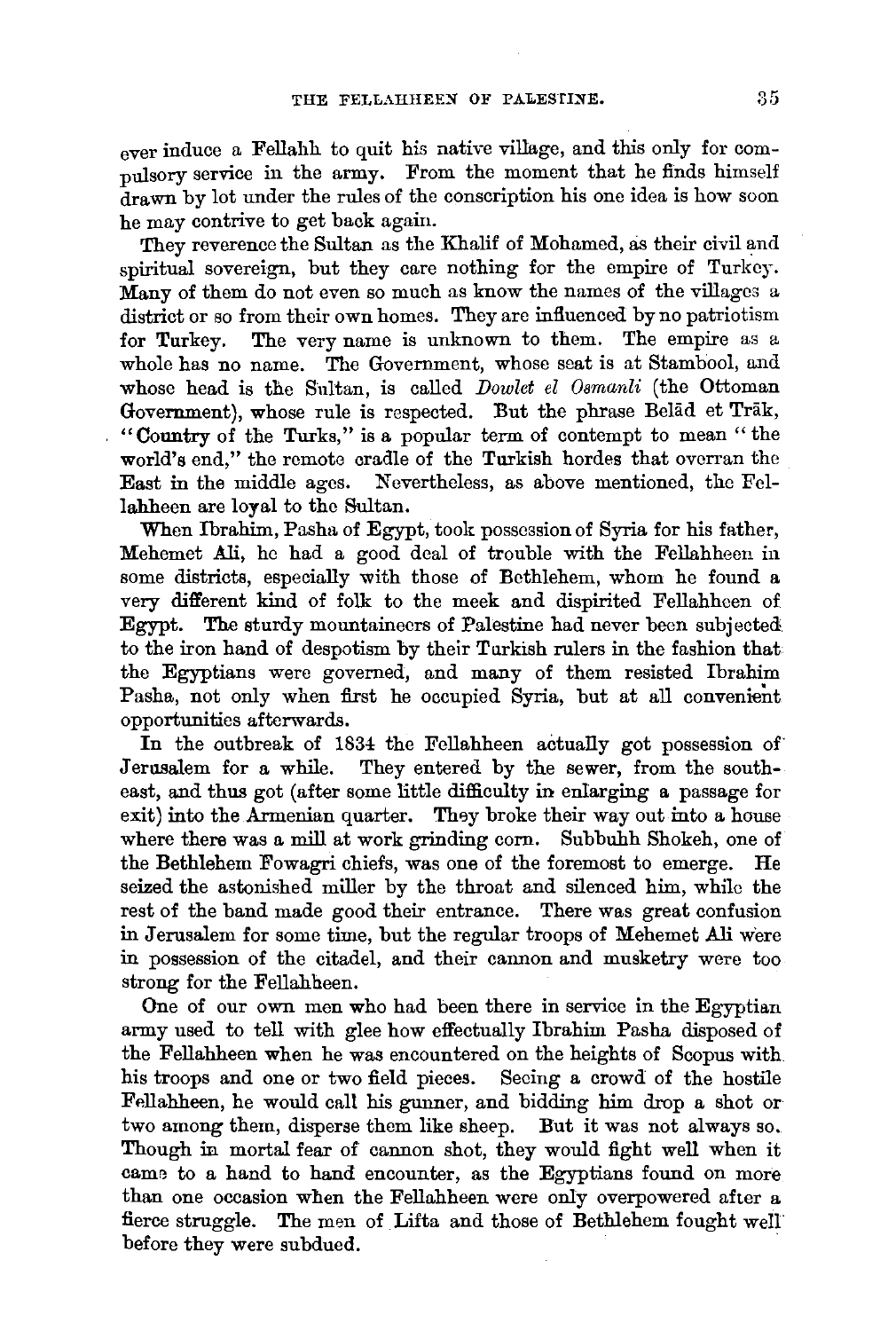The introduction of the conscription was the measure which above all things embittered the Fellahheen of Palestine against the Egyptians, and caused them to favour the restoration of Syria to the direct rule of the Sultan, whose milder rule they greatly preferred to the tyranny of the Egyptians.

Fond of fighting as the Fellahheen are when they can fight in their own fashion and upon their own native mountains, they abhor being taken away from home to be put into the regular army, subjected to drill, and compelled to wear a uniform. Until lately the Sultan drew very few conscripts from Palestine. Indeed, in former years the attempt to levy any considerable number of recruits would have caused a popular insurrection. We witnessed one of the earliest attempts at a levy after the Turks regained the direct rule in Palestine. A couple of regiments were sent down from the north to obtain conscripts in place of those, whose time of service having expired, had been recently discharged. Great was the consternation among the natives, and yet the levy was in itself light enough. Very few were taken, and the term of service was only for five years. But the Moslem Fellahheen did not come in to market, and it was amusing to see, on the day that the regiments sent to make the levy arrived, while the troops were marching in at the Damascus Gate, north of Jerusalem, the Fellahheen were running out in streams at the opposite Gate of Zion the moment that they heard the soldiers' drums. Our two acquaintances, Khaleel of Lifta and his brother, owners of our camping ground, came and sat down on our doorstep to take sanctuary, and implore protection from the soldiers. When told that it was wrong to refuse to serve their Sultan the reply was, '' On our head and our eyes be his service. He is our lord; but let us not go away as soldiers."

One of the sheikhs of Malhha brought his younger brother to the English hospital and begged the dcctor to cut off a joint of his thumb in order to unfit him for service. On the doctor's refusal the lad went out of the city and actually laid his right hand on a stone and chopped off his thumb with his his own khanjar (short sword worn by all the Fellaheen).

So great was the terror of the conscription, that we were told some 1,500 of the Fellahheen had sought shelter (only for a time, of course) with the Bedaween on the other side of Jordan, having been met at Jericho by an Arab force which had encamped there to assist their -flight.

Our Christian Fellahhah from Bethlehem fully shared in the joy of the .Jerusalem Christians that their sons were ineligible. It was amusing to hear her by turns chuckling over and sympathising with the griefs of the Moslem mothers. Indeed, generally speaking, she agreed with her townsfolk, the Christian Bethlehemites, that the Moslems were altogether an inferior people, and worse off than they, who had ever in time of need their sure refuge in the powerful protection of their convents, "which may God continue to build up!"

After the Crimean War, and when the prestige and moral strength of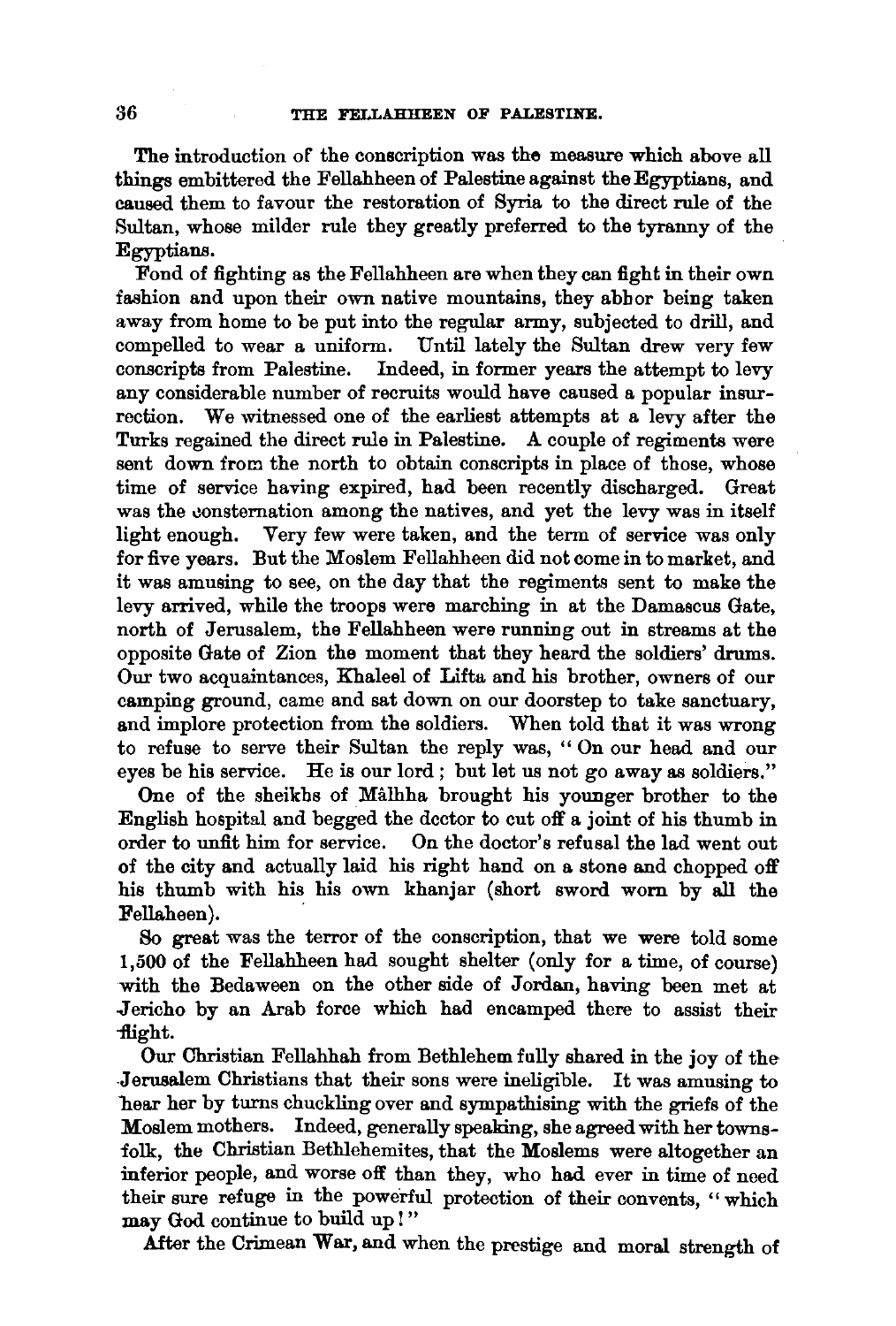Turkish government in Palestine had been considerably strengthened, conscription was enforced more thoroughly. The men were chosen by lot; and great was the grief of those who were so unfortunate as to draw the fatal paper consigning them to service and temporary exile.

But even then permission could be obtained to purchase substitutes, and the long hidden hoards of money, accumulated during a lifetime of saving, buried away in the ground, were resorted to. It was astonishing to find what large sums a mean-looking fellahh would command when engaged in the serious business of purchasing his exemption from foreign service, whether in engaging a substitute, or, in some cases, by simply bribing the officer in command to let him off. If all these means failed to effect a release, there was still a chance left of escaping during the march to the sea coast, where the conscripts were to be embarked. The conscription has fallen with far greater severity upon the Fellahheen of Palestine during the late war with Russia. Whole villages have been drained of their able-bodied men; the scenes during the period of recruiting were painful in the extreme-the despair of the men themselves, the agony of their wives and children, their aged fathers and mothers, when they were-<br>marched off manacled like criminals, to prevent escape. These poormarched off manacled like criminals, to prevent escape. people, after a brief period of military instruction, were sent into active service against the Russians. Hundreds of them perished in battle, hundreds more from the hardships of the campaign among the ice-bound fields and snowy defiles of Europe ; in some cases they ended their days as wounded Turkish soldiers in the hospitals prepared by English kind- ness, blessing with tears in their eyes the noble lady who ministered to their dying hours, and could, alone of all around her, understand, because she had herself been in the Holy Land, what they meant, when in their own tongue, all unknown to their Turkish officers and comrades, they babbled of el Kuds esh Shereef-Jerusalem the Holy City-which they were never to see more, or the sunny vineyards and the mountains, now desolate for want of hands to till them.

And these men bore their sufferings patiently and bravely.

Under discipline, and especially under kind and firm treatment, the fellahh is capable of much good service, whether as a soldier or as a cultivator and builder. We found that they made excellent agricultural labourers and builders, and Captain Warren has spoken very highly of the Fellahheen who worked under his staff of English engineers in sinking shafts, driving galleries, and all the other arduous work connected with his excavations in Jerusalem.

These people are not the mere cowards which their unwillingness to ree in the regular army might lead one to suppose. The Fellahheen, serve in the regular army might lead one to suppose. though sometimes quite ready to run away and postpone the carrying on of a fight to some more propitious occasion, do, nevertheless, display considerable dash and bravery in warfare; and when beaten and taken prisoners they face death with fortitude.

It sometimes happens that the victorious side has many lives to claim from the vanquished enemy. The prisoners are well aware of the fate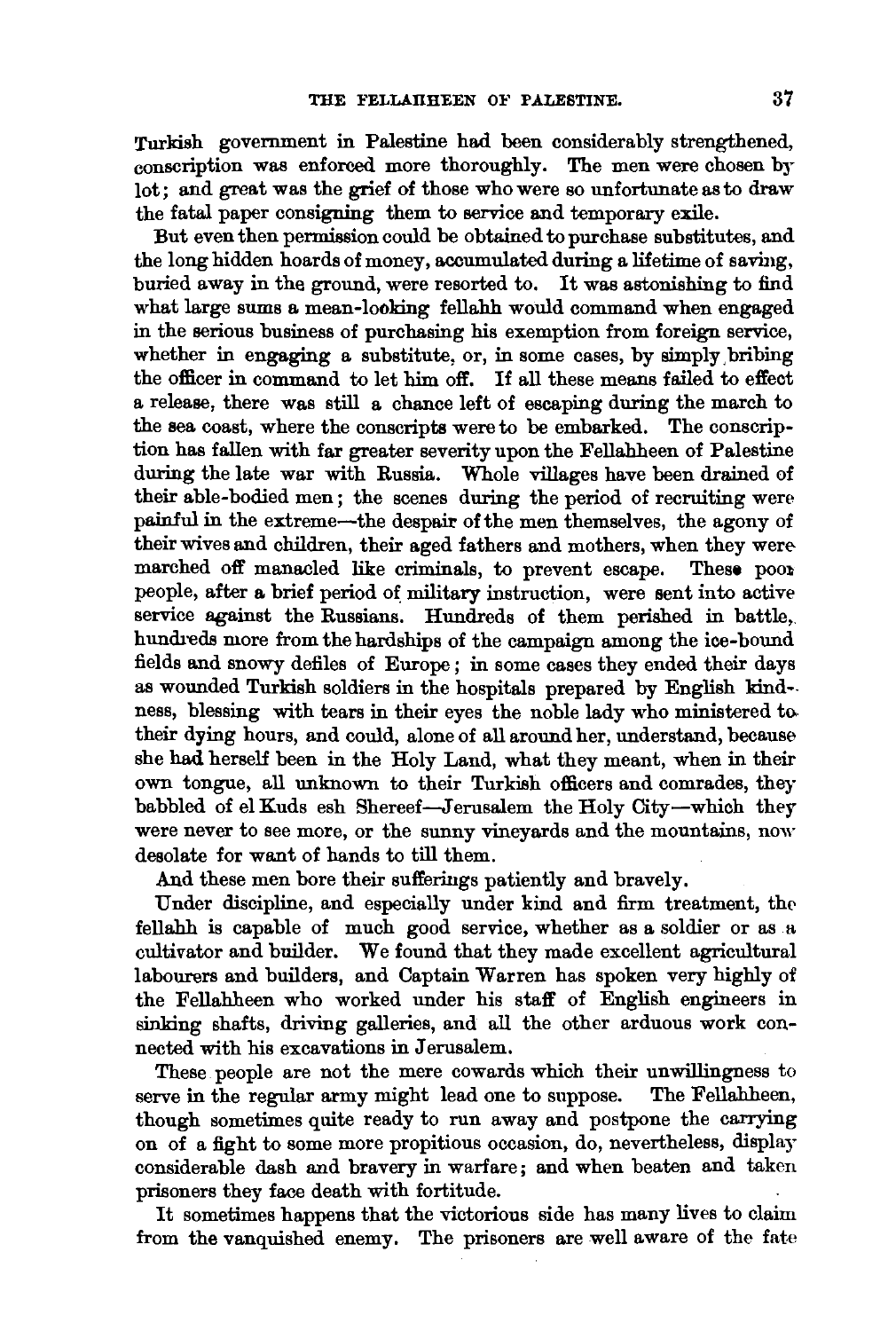before them, and they submit with almost apathetic resignation-in accordance with the cardinal doctrine of Islam-to the destiny ordained for them, as they firmly believe, by Divine decree.

They allow themselves--big brawny men-to be laid down in a row, with the foot of the enemy literally "on their neck," to be slaughtered with the sword, like so many sheep, while, their faces turned towards Mecca, they pronounce the Moslem formula of faith, thus attesting with their Jast breath their belief m the Unity of God and the mission of the Prophet Mohamed.

The religion of the Fellahheen is nominally that of Islam, but they are generally speaking extremely ignorant of the Koran, being unable to read for themselves and dependent upon what they can pick up from their sheikhs, who are somewhat better instructed. There remain among them, however, superstitions and religious rites-relics of some ancient systems of religion-which are of the highest interest, and to which we shall refer again. There is generally a little mosque and a guest-chamber in every village, besides the "Place" *(Makdm)* of some ancient saint or hero. Lieut. Conder has drawn attention to the importance of these latter sanctuaries, for such they are.

The clans are governed by their own hereditary sheikhs. The succession does not always descend to the eldest son ; a father will not unfrequently nominate one of his younger children to the chieftainship, if he seems to be fitter for the office; but, of course, the choice must be ratified by the Turkish Government, who occasionally regard or encourage the claims of rival claimants. Hence arises many a feud, and enmities exemplified by the fellahh saying, "Though your sister's son were but mortar (utterly weak and insignificant) choke him, for he is your bitterest enemy."

The sheikh rules his people by a code of unwritten traditional laws, some of them derived from those of the Koran, called the "Laws of Mohamed" *(Sheriyat-Mohamed).* But there are many local and special rules. Among these the most interesting is the fellahh code of traditional laws in South Palestine, which is called the *Sheriyat Khaleel*-" Law of Abraham"--(literally "the friend," this being the epithet by which Abraham is known in the country-Khaleel Allah, "the friend" of God). This code is thus called in distinction from the *Sheriyah Mohamediyeh* ("Law of Mahomed "), always administered in the courts of law in the great cities. The peasantry always prefer the law of Abraham to that of the Koran, and it is administered by the sheikh and the elders *(Ikhtiariyeh).* They look upon it as peculiarly sacred, and even in towns it is so much respected that neither the *kadi* ("judge" of Mahomedan law) nor the courts of the Sultan's Tanzimat will ever directly reverse a sentence of the law of Abraham pronounced by the elders of the peasantry. Indeed, we have heard of cases in which the civil authorities interfered to enforce the " Abrahamic" code as against that of Mahomed. For instance, in 1858 a certain number of families from Hhalhhul Noba, Beit Umma, &c., preferring to follow the *Law of Mohamed* (which they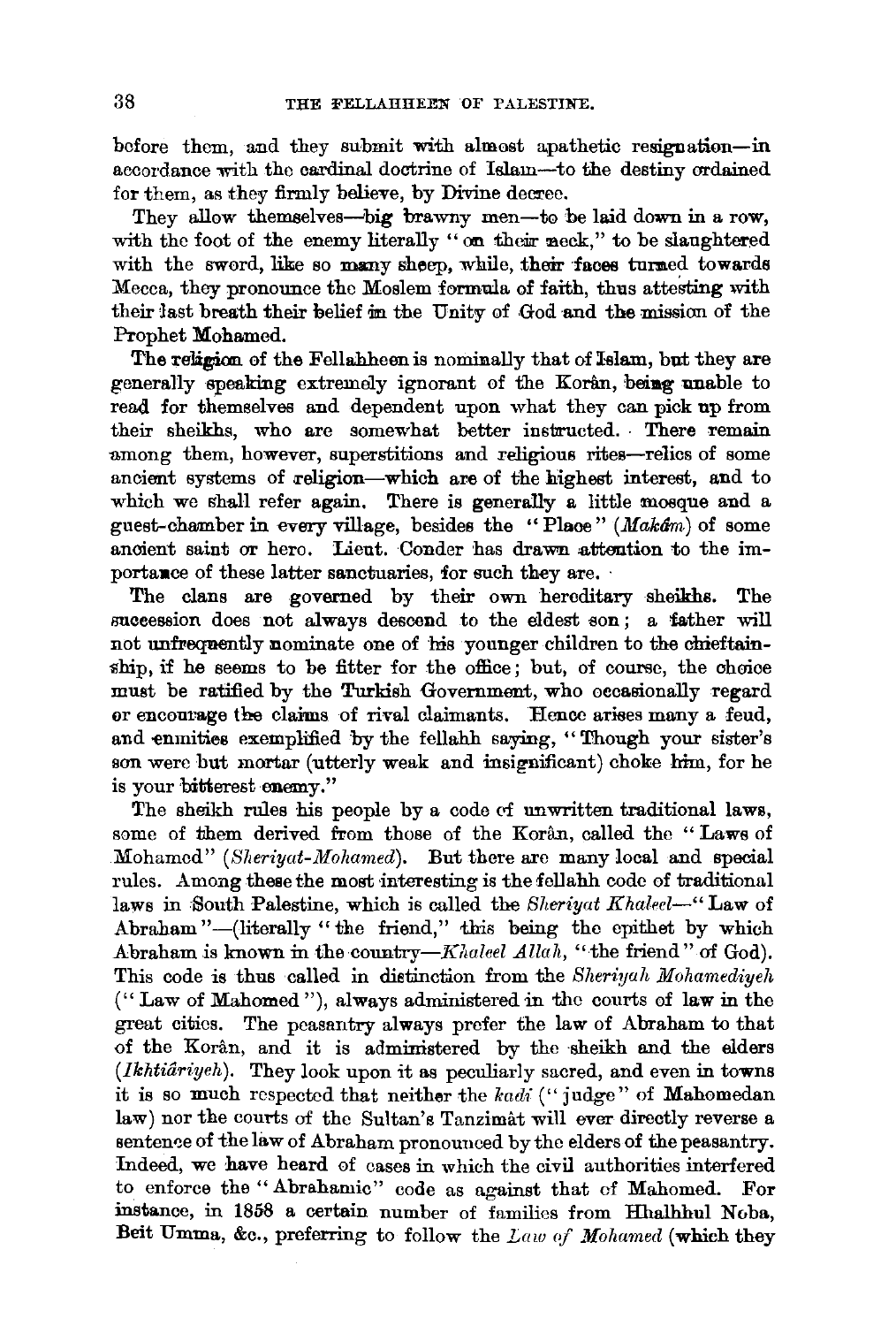thought would be more favourable to them in a certain question of landed property), were expelled by their neighbours, and went to rebuild an ancient village at a distance. The effendies of Jerusalem, for some factious reason, induced the pasha to compel them to return. He factious reason, induced the pasha to compel them to return. accordingly went and destroyed their village, which they had newiy rebuilt. (This kind of expulsion is called Sahh't Mashhootin.)

The courts of justice held by the sheikhs with the village elders are accompanied by well-known formalities, and are conducted with care. The sessions are in public, and open to all comers. The sheikh who obtains a character for legal acumen and impartiality is resorted to by litigants from the whole country side. On the other hand, should he utter a decision or express an opinion contrary to the traditionary code, he is liable to be corrected, and to have his sentence questioned by the merest child present.

For a lawsuit of Fellahheen the necessary preliminaries are-

1. The *Erzak,* or trifling deposit, representing a larger sum or "'property," which is to be the real forfeiture if so decided.

2. The kuf'lah, or securities (two persons or more), that the case shall be begun and continued and the sentence be obeyed.

3. The *sama'* ("listener") or assessor.

4. The kadi or judge (i.e., the sheikh chosen to decide the cause).

Besides these there are the plaintiff and the defendant. The parties all 3-ppear before the judge. The plaintiff says, ''I have come to thee, our judge -this and thus-and appealing to the seventy-two prophets from all crooked ways and path of crooked ways. May retribution not have to overtake thee in thy pastoral property, or in thy most desirable of sons."\*

Then the plaintiff tells his tale. The defendant tells his afterwards.

The judge, after hearing all, and receiving the evidence of witnesses, if any are brought forward, sums up the matter to his assessor, the *.sama',* in such a manner as, without pronouncing sentence, shows which way his mind lies.

The assessor turns to the two belligerent parties, and says, " Speak ye to each other in the way of reconciliation." If they do not make it up the judge gives sentence, and the fine is levied. This is divided between the judge and the assessor.

Appeal can be made to a new court by either party saying, "The truth of God is with another than thee." But this is rarely done, inasmuch as it reflects great disgrace on the first judge to have his sentence reversed, or even brought into suspicion.

It is always a subject for pride to a sheikh that his decisions are sought after and respected, and we have known cases in which profligate and unjust men have maintained their public character as shrewd and impartial judges. Many stories are told of the sagacity of the sheikhs in their mode of administering justice.

In the days of old Abdu'l Hady, grandfather of the present family,

\* This is the form used by way of adjuration to the judge to act justly and impartially in hearing the cause and in giving sentence.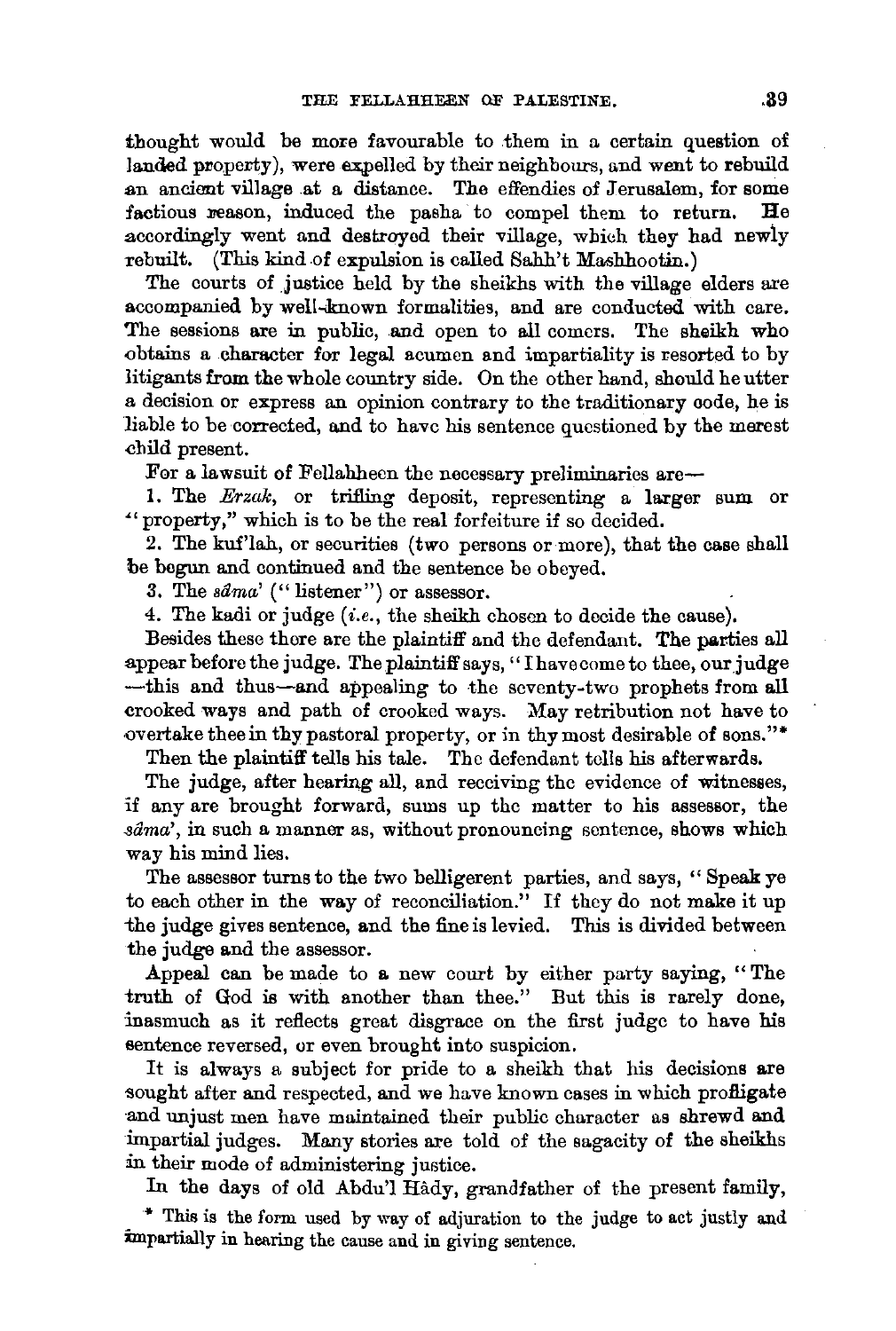while he was governor in Nablûs, a shop in the town was robbed, and no one could discover by whom it had been done. So the old fellowpeace be upon him, for he was truly a wise man-commanded the door of the shop to be taken off its hinges, and to be well bastinadoed. This was done in his own presence. A crowd gathered round, and he continually ordered the punishment to be continued, until nearly all thetown had assembled, marvelling at the strange proceeding.

At length Abdu'l Hady, the governor, leaned down, and asked thedoor who had done it? who was the thief? Then he put his ear to listen for the answer. Turning and addressing the multitude, thegovernor then said, " The door declares that it was done by a man who has a cobweb on the top of his tarboosh." The people looked at each other, but one man unconsciously put up his hand to feel the top of his tarboosh. The governor instantly laid hold of him, and the man in astonishment confessed that he had indeed done it. He was the thief.

Sometimes noble traits of humanity and generosity were shown in thefellahh character.

A remarkable instance occurred during the scarcity and famine in 1854, when the war had raised the prices of provisions, and when theeffendis of the city, by buying up the wheat stores, had caused extremedistress, especially to the poor Jews.

A fellahh then resolved to do what in him lay to mitigate the sufferings of the poor, and, though he himself was not rich or powerful, to reducethe price of corn. He brought his little store of wheat, a single camel load, into the market of Jerusalem, and spreading his own aba (cloak) on the ground, emptied the grain out of the sacks, crying aloud to thepoor to come and buy, for that he had "lifted up his hand to the *Most*  High God" to sell this his corn at a cheap rate in small quantities to thepoor, in order to bring down the price and succour the starving.

Blessings were poured upon that poor man's head, and he went home happy to his village.

We had many opportunities of observing the conduct of the Fellahheen when engaged in warfare. The clans inhabiting the country districts where our summer encampments were established, were constantly at feud, and when the Turkish pasha at Jerusalem happened to be old and weak, or when he had not sufficient soldiers or sufficient influence to enable him to maintain order among the rival sheikhs, they usually broke out into fighting. The immediate cause was often trivial enough, but there was sure to be some well nourished quarrel of old standing ready to be fought out, and only awaiting opportunity.

On one occasion we had noticed an unusual chattering among thewomen near our tents, and in the evening, just before dark, a number of goats, cows, donkeys, and camels, were driven up by some women and girls.

" Who are these, Haj Ali?" "Truly, my lord, I knownot-Fellahheen," was our groom's reply on being questioned; but he soon brought us word that "there is a great fight; all the Aboo Ghosh people are at it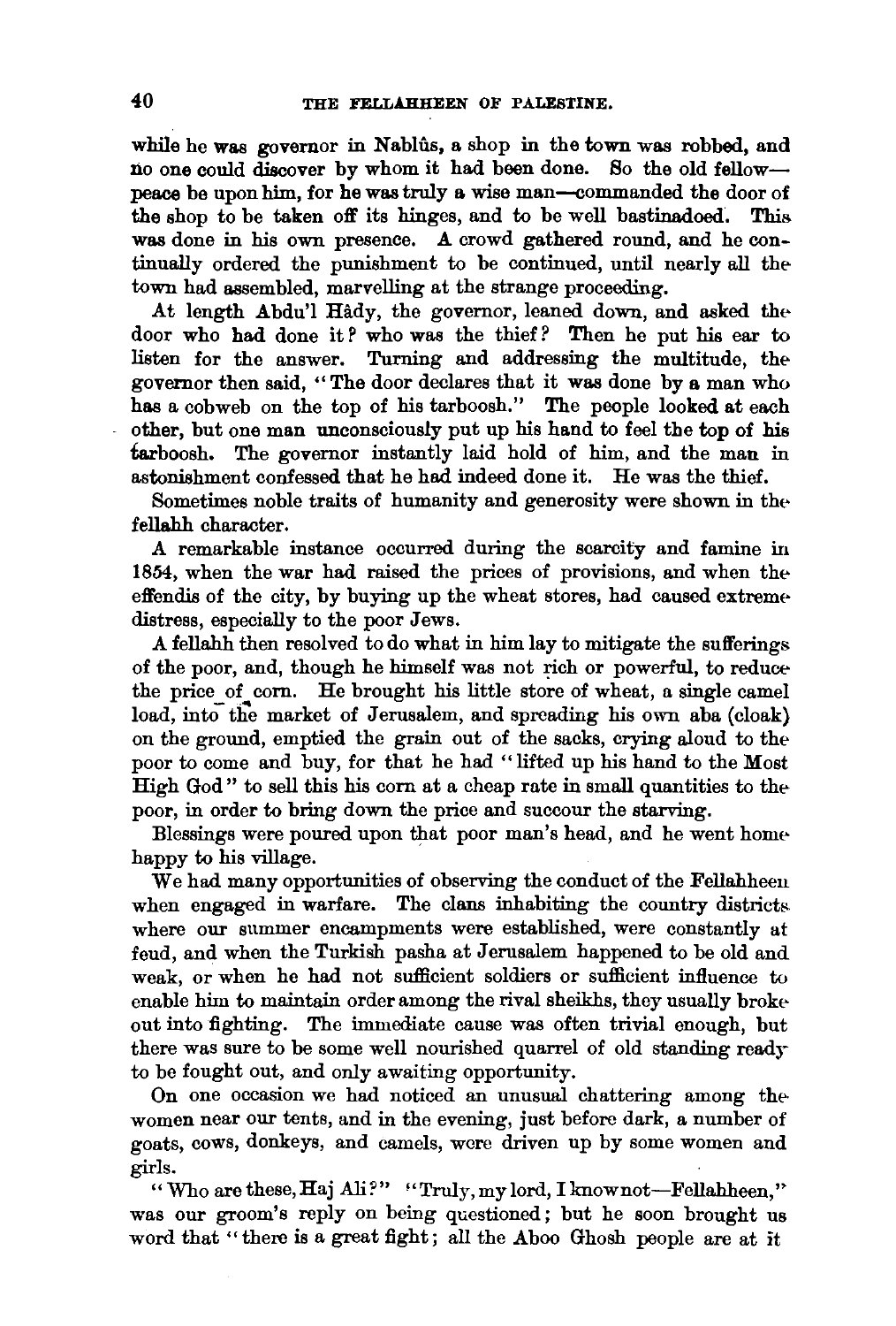so the women have brought their cattle here for refuge till it is over. No one will take them from the Ingleez." As he spoke another party came up, and the women in command on either side began to abuse and curse each other as soon as they came in sight.

" Are these friends of the first people?" "La-a," laughed our groom; " they are of the opposite side, but they come also to take shelter with the English."

We saw and heard no more of that fight except that the Aboo Ghosh side were defeated with the loss of forty men. When all was over both parties fetched away their cattle, and said "thank you" for the protection enjoyed.

Another time a fellahh came to our tents to carry off the young fellowone of the owners of the land upon which our tents were pitched-who was our servant, to the war, as one of the contingent of 100 men required from his village. He said that 2,000 men were to march that day against the lbr Simhhan territory.

That day there were none left to work upon the threshing-floor closeby save an old man with white beard and the little boys his grandsons ; all the middle aged and the young men had disappeared and gone to the war.

A fellahh family had taken up their summer quarters in a sepulchral cave close by their threshing-floor, and a very few days afterwards we saw one of their women standing mounted on the top of a bank screaming for nearly an hour: "Come, O ye brave, and take revenge!"

The Shafat people had been fighting those of Lifta, and had captured two goats. They had also attempted to take this woman's donkey from her. Blows had been exchanged, and at least one head broken. They fought their fight out, but did not molest us.

On another occasion we watched the actual progress of the fight going on between the villages north-west and those south-west of Jerusalem. Several hundred men were engaged on both sides. There was but littlebloodshed, however, and, as in many other instances, the mediation of the British Consul was effectual in obtaining a temporary truce, and after some little time, a settlement of the disputes existing between the belligerents.

During this fight one of the enemy challenged the shcikh-Ali Shaikhu  $\rightarrow$  to single combat. The mode of challenge was characteristic ; "Come on, thou rider of a *kadesh"* (hack horse); thus offering affront both to the rider and to his valued mare. Ali knew well what his beast could do, and put her at the loose stone wall several feet high, riding at his adversary with the retort, "At least, I am not the son of a gipsy." The mare scrambled up, carried her rider safely on, and his adversary fell pierced by the bullets of himself and his followers. The fighting was carried on in the early morning and forenoon, after which the men went to their agricultural labours.

The watch fires were burning at night in every village, and one could hear the shrill voices of the women as well as of the men joining in the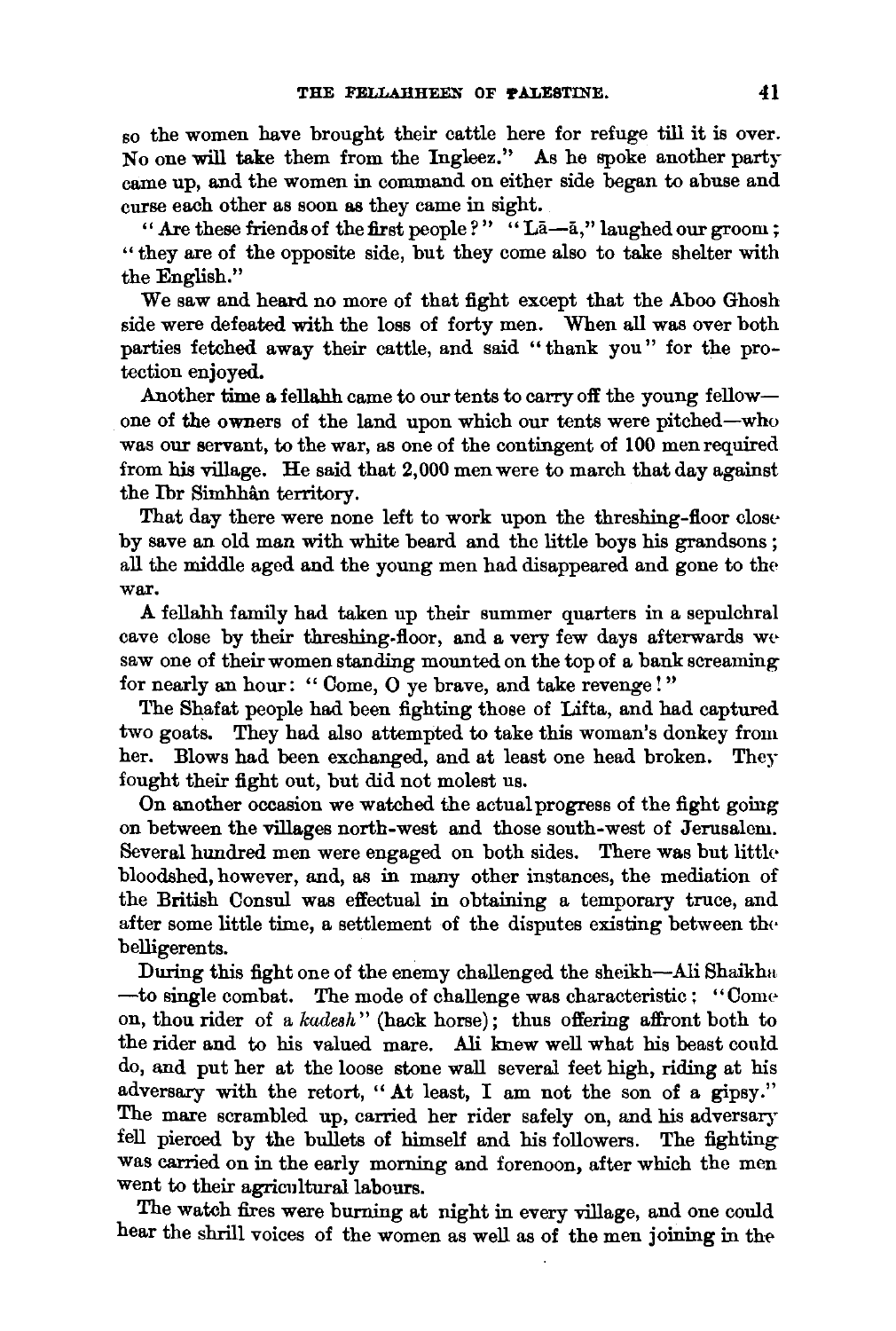war, or war cry. In the morning by daybreak the forces mustered. When a well-known champion joined them, the women would break out as he rode forward into improvised verse:-

> " Oh, thou Khaleel, thou art welcome ; All these swords art thine, oh, Khaleel. We will defend thee and fight with thee. Welcome, welcome, oh, Khaleel," &c., &c.

The men, and more especially the women, encourage the combatants during the actual fight, by improvised verses paising their favourite warriors and recounting their deeds of prowess. But in case of hisitation or of cowardice they fling at them every epithet of contempt or scorn that they can imagine or invent on the spur of the moment, and many a one has dashed afresh into the thickest of the fight, stung by the bitter . jests and gibes of the girls and women from his village who were on the field carrying fresh supplies of gunpowder, succouring the wounded, and cheering on the men of their side with the invigorating scream of the "El-el-el-el-loo."

We always found that the women took the keenest interest in the warfare, that they acted as scouts and conveyed intelligence with great rapidity and accuracy over the hills, and that they were quick in -detecting plots or secret movements of the enemy. Here is one of their  $impromptu$  battle songs :-

> "What does the coward's wife say to her husband? ' Oh, husband, remain in the hindermost ranks, For if thou shouldest press forward thou mayest be hit, And thus shall my children be made orphans.' These be the words of the coward's wife to her husband."

The custom, common among the Bedaween, was also known among the Fellahheen, by which women have the right and privilege of giving protection and of saving the life of any who might appeal to them, or whom they choose to claim as their *protege*. Formerly, he who attempted to slay another in the presence of a woman would have been branded as .a coward. The men also hurl opprobrious epithets at any warrior who evinces symptoms of fear or of hesitation. During a fight at Brit Nattey, one of the combatants seemed to his comrades in the fray to be hanging back. Immediately one of them shouted at him, "Siknag!" which is the native form of the word "Ashkenaz," the appellation of the Russian or German Jews, as distinguished from the Sephardim, or Spanish Jews.

The Ashkenazim are generally small of stature, and are, for the most part, extremely timorous. They have only been recognised of late years as belonging to the same people as their proud, though also timid brethren, the Sephardim (who are the Jews recognised of old by the Turkish Government and by the natives). Hence the term "Siknag" was meant to imply utter derision and contempt.

Before and during the fighting individual champions often challenge each other to single combat. Great interest naturally attaches to these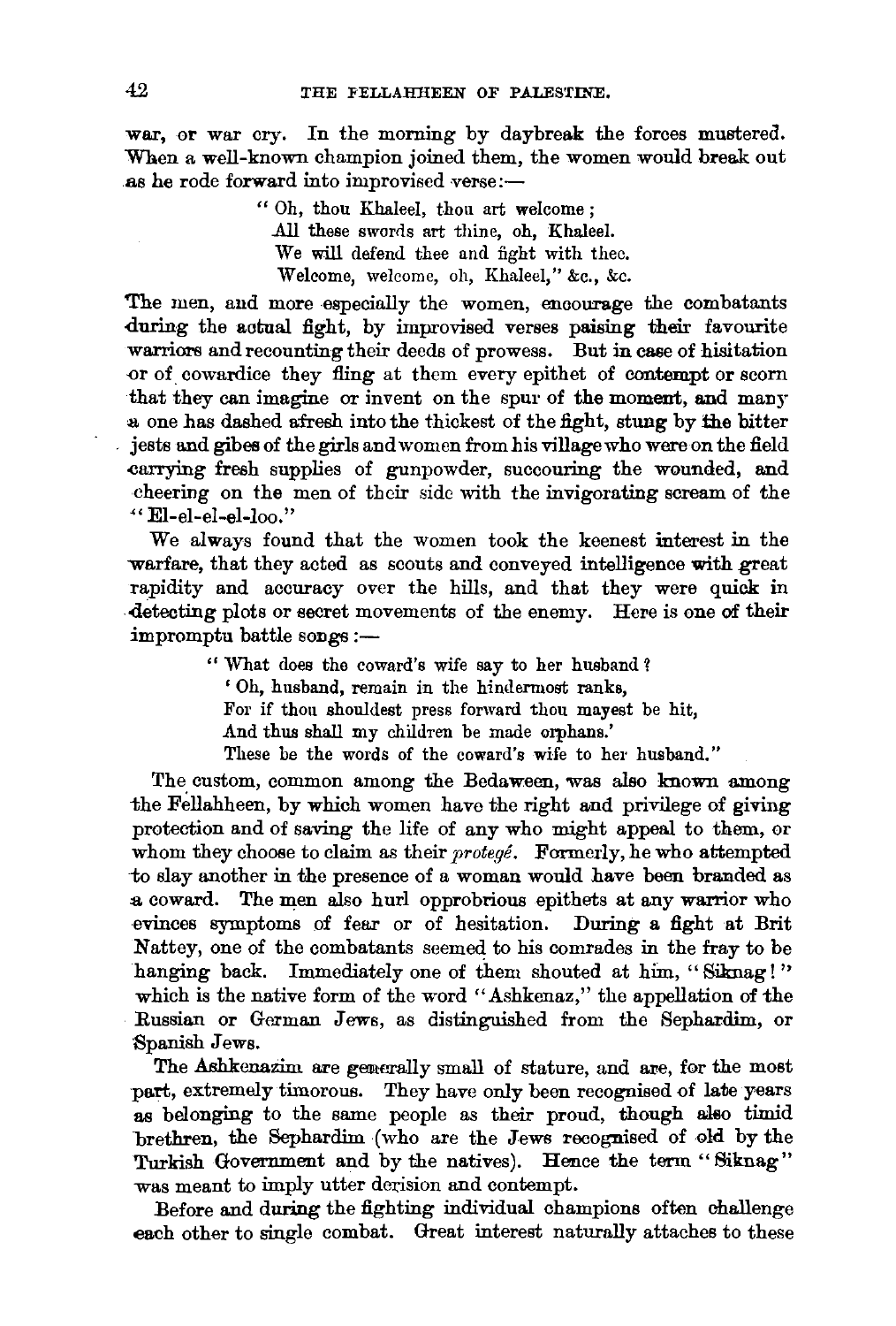encounters, which are watched with keen attention. by both sides. Sometimes the dispute is decided by the event, but more commonly the struggle between one or more pairs of champions on -either side ends in a general melée of the excited hosts, who cannot rest. ain their ardour beyond a certain point when watching the efforts of .their chosen heroes.

Sheikh Nimmer cl Amleh was noted for his high courage. Many anecdotes were told of his *nonchalance*. One day, in the height of battle, he happened to look up at the sun, and saying "It is noon," he  $dismounted$ , spread his aba (cloak) on the ground, and began to say his prayers, though guns were levelled at him all round, and some not twelve paces off. Of course, no one would be so impious as to shoot him while actually saying his prayers. Another celebrated sheikh, Abd el Naby, coming np, found him thus engaged.-" Oh, Nimmer, what art thou doing? This is a time for fighting." Nimmer rejoined, "Why should fighting hinder praying *?* Let me finish, and then will I teach them." And so he did " teach" the enemy, as soon as he had finished prayer, leaping on his mare, rushing into the enemy's ranks, and slaving on all sides.

Of course, the victorious army are greeted, when they return home to their villages, by processions of the women, who go forth to meet them singing songs of triumph. The woman most skilled in improvisation leads the song with a couplet or so extolling the acts of the hero and of the victors. Her companions then take up the chorus, ending with the *.Zughareet* (the shrill.El-el-el-loo), waving their long sleeves over :their heads, and clapping their hands with frantic joy. Another couplet is then given, followed by the chorus as before. The men, meanwhile, "burn as much powder" as they can, firing off their long guns at random in every direction, and as the guns are loaded to make the more noise, accidents sometimes occur. Each man carries, besides his gun, the short sword, or *khanjar*, of native manufacture, stuck in his leathern girdle. They are generally provided with powder of their own making. The wood of the vine, though useless generally, is considered to furnish the best charcoal for gunpowder. Brimstone and nitre are products of the country.

The combatants are for the most part infantry, only the sheikhs on either side being mounted, with perhaps their sons and cousins as retinue. The Fellahheen do not possess many horses or mares. The sheikhs, however, are usually well mounted, and their mares are not unfrequently thorough-bred Arabs, related to the desert race.

Prisoners are of course frequently taken in battle, and sometimes they are slain at the end of the fight. Any one considering himself "a man" would disdain to ask mercy. But if there be not much angry passion aroused, or if there be a mediator sufficiently honourable to command respect, lives are spared, and a council is held at which the claims for blood fines, &c., are heard and adjusted. Then the prisoners are only kept as hostages till the amount has been paid.

A computation is generally made of the losses on either side by death,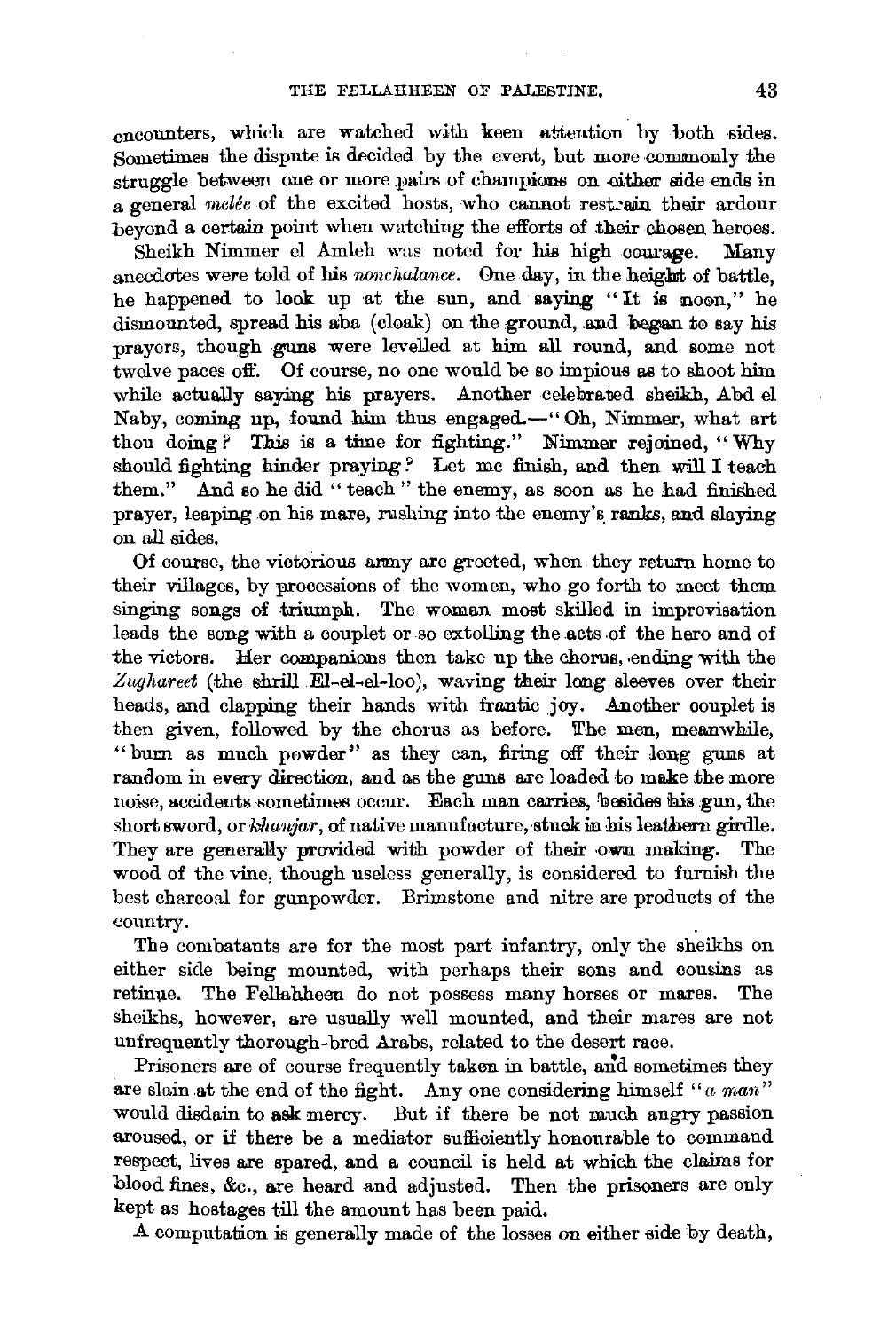wounds, &c., &c., and the balance is paid to the victors. A truce is then made, or terms of peace adjusted. Of course, if the victory has not been decisive the fighting is continued-sometimes for weeks, sometimes for months, and even from one season to another-with intervals of formal truce, made and respected by both parties, in order to allow of crops being sown or reaped.

Fewer lives are lost in these fights than might be expected. There is but little deliberate aim taken. Most of the Fellahheen think it wrong to aim at the sheikh, and the casualties occur chiefly during a general melee or charge, or the storming of a rising ground, sometimes, though more rarely, in assault on a village.

The dead are buried by their own relations as soon as possible after the engagement. But it sometimes happens, especially in the Nablus district, and we have also known it in the B'lad Ar kob among the Beni Hassan, that the dead are injured after battle by their enemies. This only happens when bad passions have been called out by long-continued war or in retaliation for special acts of ferocity. A peculiarly savage and vindictive enemy will not only cut his fallen foe to pieces, but will prevent his burial, causing the body to be exposed to the sun by day and to the dews and cold of night. Sometimes the removal of the dead is not permitted, but a grave is dug on the spot where the man fell, and a cairn of stones is raised to mark the spot. This is sometimes done in cases of assassination, whether the deed was done to avenge a blood feud or gratify private enmity. But commonly the slain are taken to their own village by the relations, and there honourably buried amid the lamentations of the women.

The amount of ·the blood fine, according to fellahh usage, is 4,000 piastres for a man, and 2,000 for a woman (about £35). According to the law of the Kadi in the city, the amount is much greater-even 30,000 piastres-but in this, as in many other things, such as calculation of taxes and government dues, the fellahh proverb holds good-

> " Fee fark bain Hhusab es-serai Wa-Hhusâb el kurai"

(''There is a difference between palace-reckoning and village-reckoning *').* 

According to the Fellahheen, "Seraglio (Palace) Law" is "no law." In various cases that we observed, the pasha for the time being happening to be strong and vigorous, imposed the blood fine, according to the Government Seraglio code. But this arrangement only lasted at the most till his time had expired ; or till from some other cause the Turkish Government became weak. The Fellahheen, then taking advantage of the want of power manifested by the Turkish authorities, reverted to their own more ancient system. Those upon whom the blood fine had been imposed, and who had very rarely paid more than an instalment of the amount, refused to pay more than their own code required of them; and those on the opposite side, who had been compelled

in P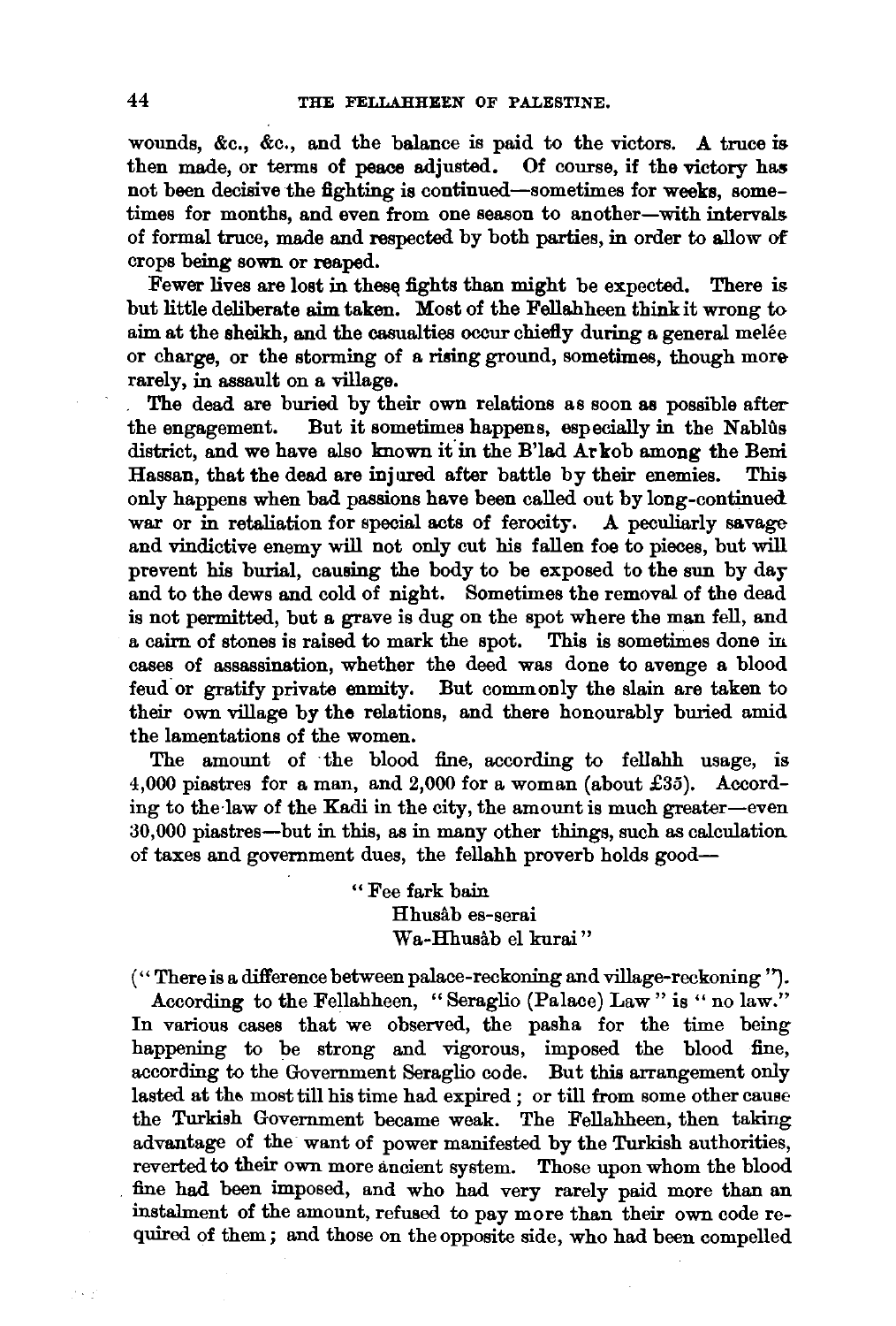to compound with their adversaries, and to accept money for life, or, as they would phrase it, for "blood," now seized the opportunity of vindicating their " honour " by exacting " blood " besides, and by slaughtering on that pretext any male relations of the man who had killed their relation, if they were unable to fall in with the criminal himself. They would often justify this procedure by means of a technical point. To would often justify this procedure by means of a technical point. make an arrangement by blood-fine valid, there should be "guarantors" of the payment"  $(Kufalah ed-defa)$ , also "guarantors of the prohibition" (to shed blood), and further, " *Ashab el Arood."* In the absence of these (whom the Turkish officials, as being ignorant of native rules, had of course omitted to appoint), the avengers of blood claim the right to treat the compromise by mere payment of money as null and void, informal and invalid. Where all those persons have been duly appointed, the opposite party cannot exact blood for blood. Each of the guarantors is entitled to a fee : so that the expense of settlement is considerable. Should the person slain happen to have been a woman, the expense in $volved$  in the settlement is greater than in the case of a man, especially if the be a married woman; for in that case the slayer must provide another wife for her husband, as well as a wife for her brother or her nearest male relation. If she was unmarried, he has only to provide a wife for the nearest relation, and this, of course, lessens the expense.

But even after all this has been done, blood is sometimes exacted, and this by treachery, and it is supposed that the person thus acting is only vindicating his honour in taking life for life.

Cases have been known in which after the Deeyeh has been formally paid and accepted by a man fpr the murder of his brother, and after he had been apparently reconciled to the murderer, saying, "What has happened has happened; my brother has gone, let us be friends;" and all seemed to be settled and over, the avenger even going so far as to stay with his quondam enemy; that he would arrange with a friend who is trusty and able to keep his secret, to come at night in the dark and try to break open the door, the first man rushed out as if to drive off the intruder-who was informed where and how to fire-and killed the enemy. while the avenger of blood-the relation and instigator of the treacherytore his garments, and pretented to deplore the sad event, and escaped suspicion, or at least punishment.

If the Bethlehemites who are Fellahheen kill a Ta'amri, it is not usual to pay *Deeyeh* ("blood fine") according to fellahh code, but *Khuwweh*  ("dues of brotherhood"), according to Bedawy or wild Arab code. For the Ta'amri, though cultivators of the soil, have among them many Bedawy usages.

Redress, or at least the payment of a fine, is considered to be due for bloodshed, even when injury short of actual loss of life has been inflicted.\*

Until lately, if a man was pursued by the avenger of blood, and was

\* The Thar, or "blood revenge," is obligatory upon relatives of the slain to the fifth degree of consanguinity.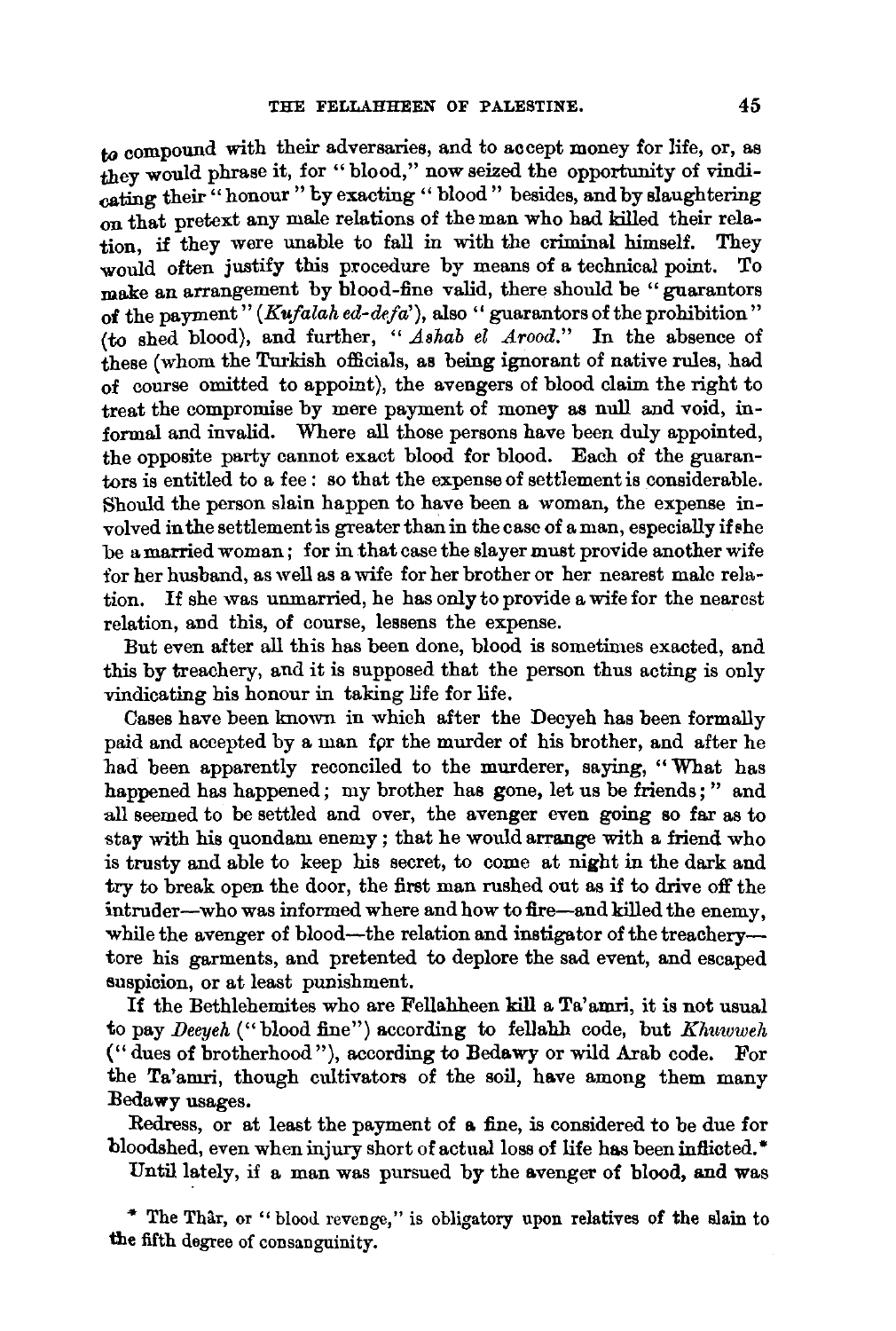trying to escape, he was safe if he could succeed in catching hold of the dress of any woman, even though she might be his own wife. But times are altered, and that would probably be disregarded now. But a man in such circumstances could save himself even at the last moment by crying out, " I am the *Daheel*" (" one who has entered the abode of") "So-and-so," invoking some powerful person or one of high rank, whose protection is at once secured by the bare fact that he has been thus called upan. It is then accounted as if the fugitive had actually entered (dakhal) or taken sanctuary in the camp or in the abode of that person. (Compare with this usage the verse, "The name of the Lord is a strong tower; the righteous runneth into it and is safe.") Supposing, however, that the pursuers disregarded the appeal, and slay their victim after all, · paying no heed to the fact that he has invoked the aid of a protector, the personage called upon has certain rights which he must exercise, and duties which he must perform. Before the victim is slain he will call on some bystander in these words, "Ana dakheel fulan, el amaneh andak," "I am the *Dakheel* ("*protege*") of So-and-so-this trust is with thee," meaning that he, the dying man, has committed to the other as a trust the duty of going and reporting to the protector invoked that his *protege* had been k:illed in despite of the honour of his name. The bystander is bound to accept, even against his wili, the trust laid upon him. To be faithless to an *amaneh* ("trust") is a sin unpardonable in this world and in the world to come. "Khâyin el amāneh, Wa nâkir el wadda "-" the breaker of a trust and the denier of a deposit" *(i.e., he* who denies that he has a deposit left in his safe keeping), is the most infamous character that can be given to the vilest of men.

When: the news reaches the ears of him who was invoked, he has the right of assembling all his allies to help him in vindicating his honour. "Who is on my side ?- who ?" is the cry with which he calls upon them to arise and join their forces with his. According to the unwritten code of honour by which these matters are determined, the affronted chieftain should now ride to the place where his *protege* was slain, and should exact vengeance during three days and a third by killing every male and taking all their property. The offenders have no right afterwards to claim either revenge for blood or the price of blood, nor the value of their property-all is forfeited and lost. At the end of the three days and a third, the relatives of' the man who was slain (the *protege)* put up a white flag in honour of the protector who has thus avenged their loss and vindicated the honoar of his own name. Those who remain alive of the offending party are now safe in returning to gather up whatever may be left of their property, or those of their people who may have escaped with their lives. Justice and honour are considered to have been satisfied.

The privileges of "sanctuary" are universally recognised. A person may either claim " sanctuary " or protection from a person as in the case above described, or from God or some saint by resorting to the mosque or *Makam* ("Place") dedicated to the saint. Stores of grain or fruit, and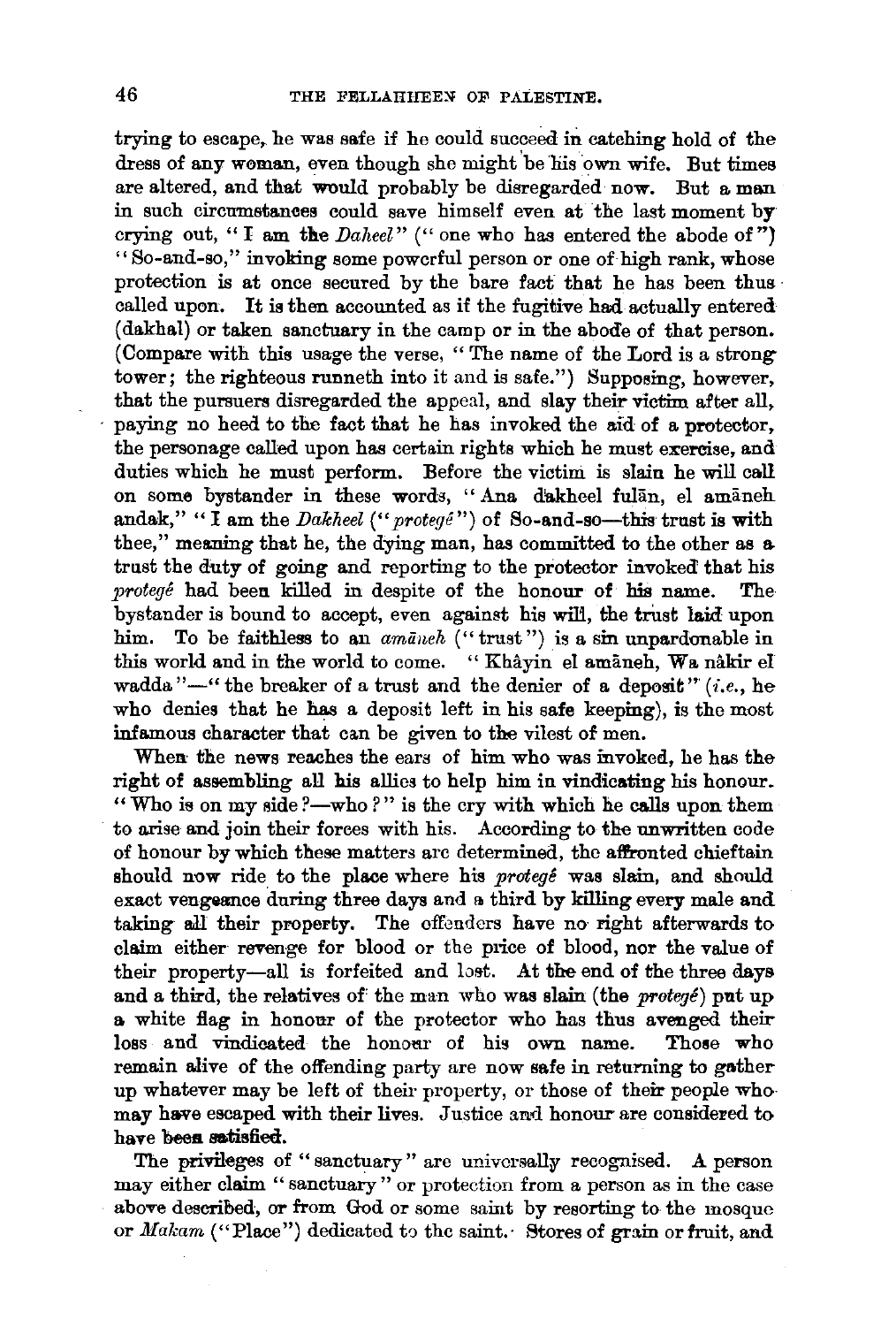even valuables, are sometimes deposited within some sanctuary under the supposed guardianship of the saint, and things thus deposited are safe.

·We had once an interesting case of some Fellahheen (members of the family of one of the chiefs in the district) seeking sanctuary in the house of a British subject, Mr. Meshallam, in the valley of Urtas, near Bethlehem. They barely succeeded in crossing the threshold, or rather in falling over and within it, so close were the pursuers with drawn s-words behind them-so close that one of Meshallam's servants got a. sword-cut by accident from one of the enemy, in their pell-mell eagerness to come up with their intended victims. But the sanctuary was respected; the open door was not violated, or the threshold crossed, and the refugees were sheltered until the affair was so far settled that they could leave without danger to life. They then acknowledged the kindness shown to them, according to the custom of the country. Taking leave with great ceremony, they set out for their own village, parading a white flag on a pole (it is sometimes tied to a spear), amid rejoicings and the firing of guns, and proclaiming as they went, "Here goes the honour, 'the white flag,' for Meshallam. May God increase his good," &c., &c. Thus. all the country round was informed that the appeal for refuge and protection had been duly met. They then invited their late host to a feast specially prepared for him.

But had the latter failed in his duties, or in honourable treatment of his guests, or in any way broken faith or trust with them, a black flag would have been hoisted instead of the white one, and would have been carried through the district amid jeers and curses, as representing the dis-honour of the offenders. His name would thenceforward be a scorn and a by-word among men. We knew of a similar instance in which the black flag was put up over the Khan at Solomon's Pools. Proclamation was at the same time made aloud, " Here is the honour of Sheikh So-and-so, of So-and-so ; and this disgrace 'vill cleave to him unless he make amends, and thus repair the good name he has lost." A black-and-white dog with a black tip to his tail was then taken and publicly named after the offender. The news spread all over the country, and he became a proverb even to his own slaves. " Sheikh So-and-so a man! Let him go and make his honour white; let him go and take his name off that black-and-white dog-then will we hear what he has to say. Till then who will receive his testimony or accept his suretyship?"

To take and give suretyship is very common in all kinds of transactions among both the Fellaheen and the Arabs.

Not only is a *kafeel* (or rather more than one *kafeel)* required in transactions involving the payment of money, but in many other things, the performance of a promise, the carrying out of a contract, the execution of any stipulated agreement; all these are very commonly strengthened by the nomination of sureties, " *kufalah"* on either side, for the parties engaged. No man is considered worthy to be a *kafeel*, unless he has good reputation for honour and honesty, and he must moreover be competent to execute his obligations if necessary, or power